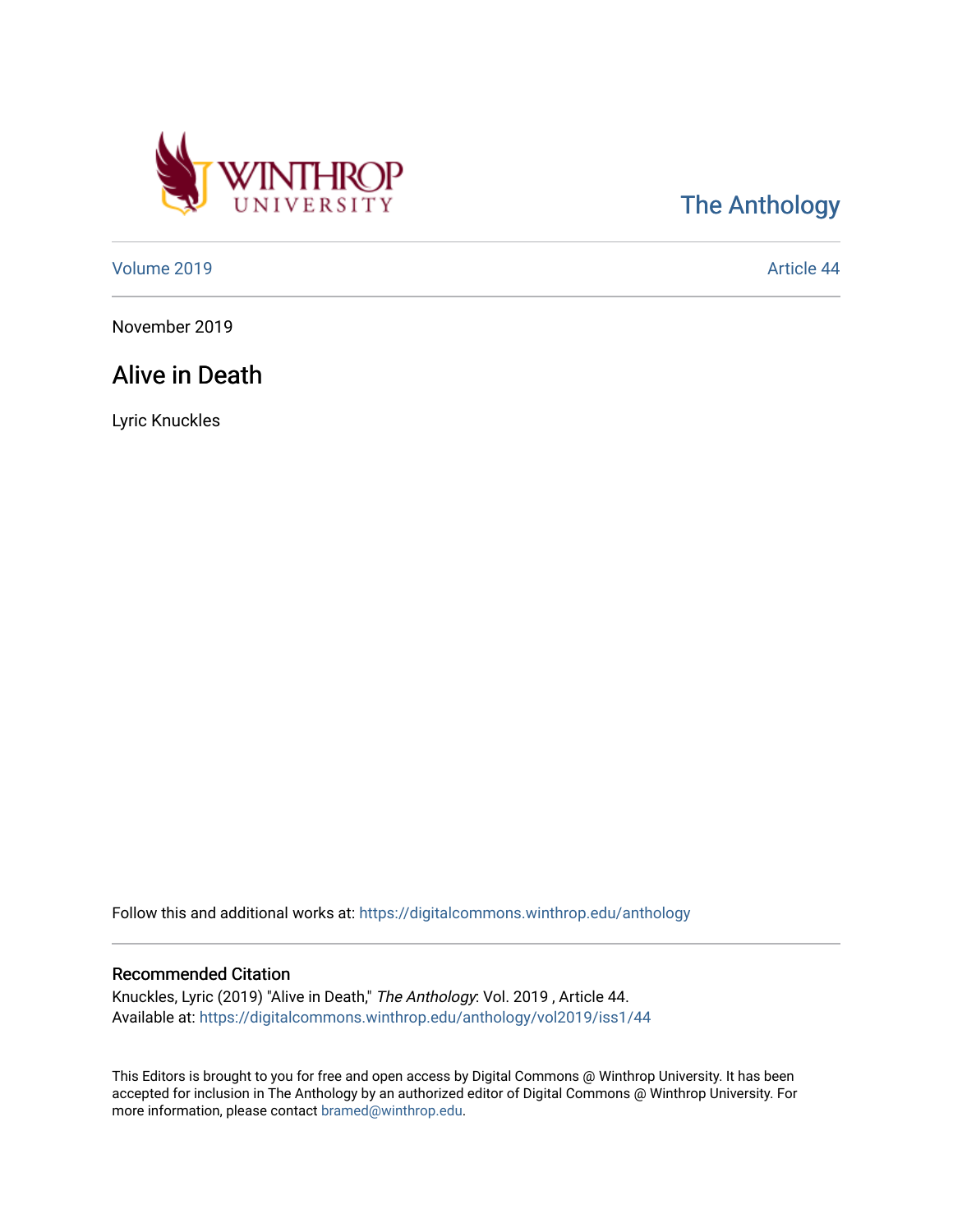## **61**The Anthology 2019 Staff

**Lyric Knuckles** Poetry Editor

Lyric Knuckles **Poetry Editor** 

 Lyric Knuckles is an English major who aspires to be an author, educator, and poet. She has enjoyed both literature and writing since she was a child. Lyric also extends her creativity into a community project based in Gaffney, SC. The movement is called Let's Get It! and Lyric plans to spread positivity throughout the city.